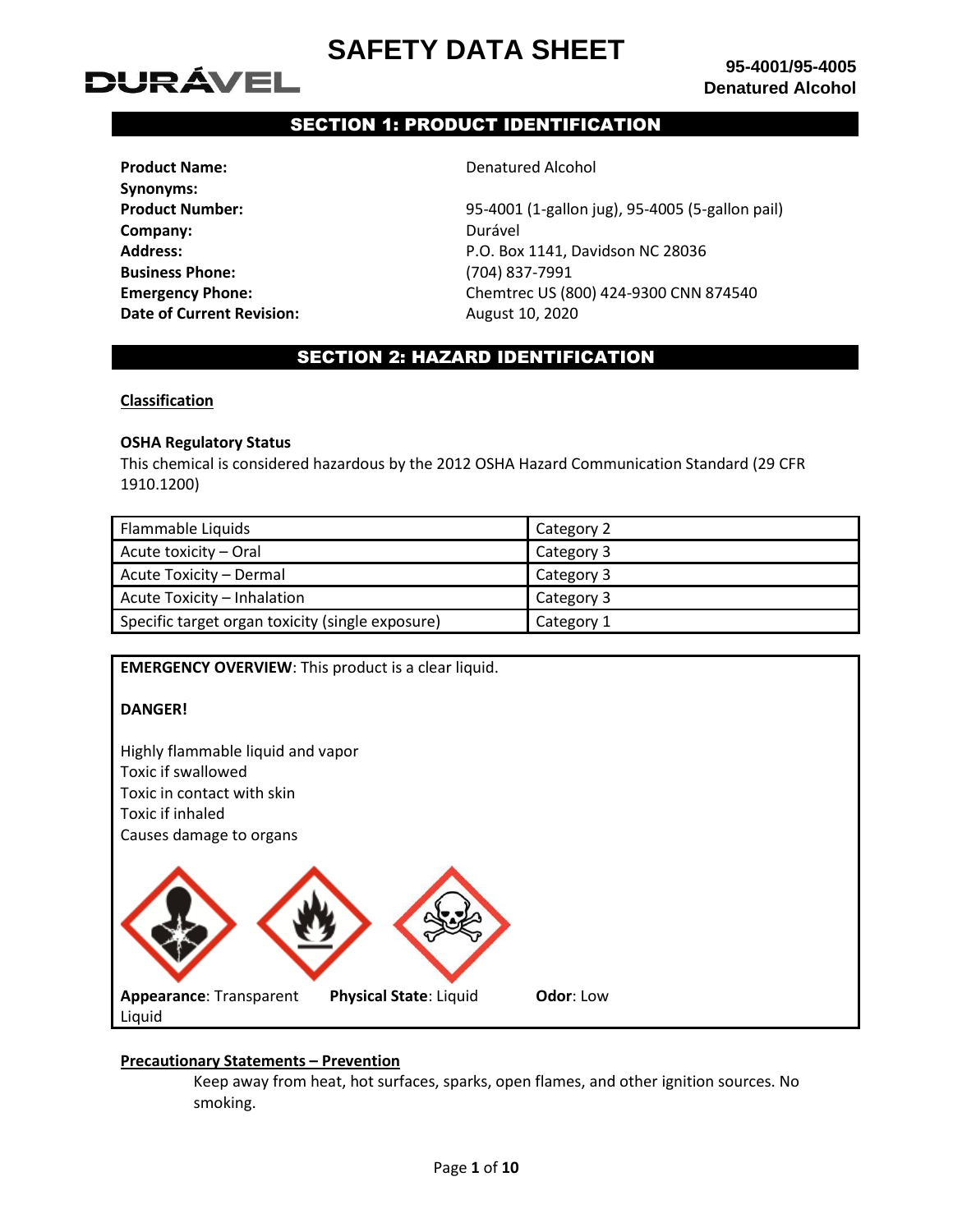

Keep container tightly closed Ground/bond container and receiving equipment Use explosion-proof electrical/ventilating/light/equipment, etc. Use only non-sparking tools Take precautionary measures to prevent static discharge Do not breathe dust/fumes/gas/mist/vapors/spray Wash thoroughly after handling Do not eat, drink or smoke when using this product Use only outdoors or in a well-ventilated areas Wear protective gloves/protective clothing/eye protection/face protection

# **Precautionary Statements – Response**

IF SWALLOWED Immediately call a POISON CENTER or doctor/physician IF ON SKIN Wash with plenty of water IF ON SKIN Remove/take off immediately all contaminated clothing. Rinse skin with water IF INHALED Remove victim to fresh air and keep comfortable for breathing If exposed or concerned, call POISON CENTER/doctor/physician

#### **Precautionary Statements - Storage**

Store in well-ventilated place. Keep Cool. Keep container tightly closed. Store locked up.

# **Precautionary Statements – Disposal**

Dispose of contents/container in accordance with local/regional/national regulations.

# **Hazards Not Otherwise Classified (HNOC)**

Repeated exposure may cause skin dryness or cracking

# SECTION 3: COMPOSITION AND INFORMATION ON INGREDIENTS

## **Substance**

| <b>Chemical Name</b> | CAS No.  | Weight -<br>% | <b>Trade Secret</b> |
|----------------------|----------|---------------|---------------------|
| Hexone               | 108-10-1 | $< 1\%$       | ∗                   |
| Methanol             | 67-56-1  | 15-20%        | $\ast$              |
| <b>Ethyl Alcohol</b> | 64-17-5  | 75-80%        | ∗                   |

\*The exact percentage (concentration) of composition has been withheld as a trade secret.

# SECTION 4: FIRST-AID MEASURES

#### **Description of First Aid Measures**

**General Advice** Move out of the dangerous area. Consult a physician. Provide this Safety Data Sheet to the doctor in attendance.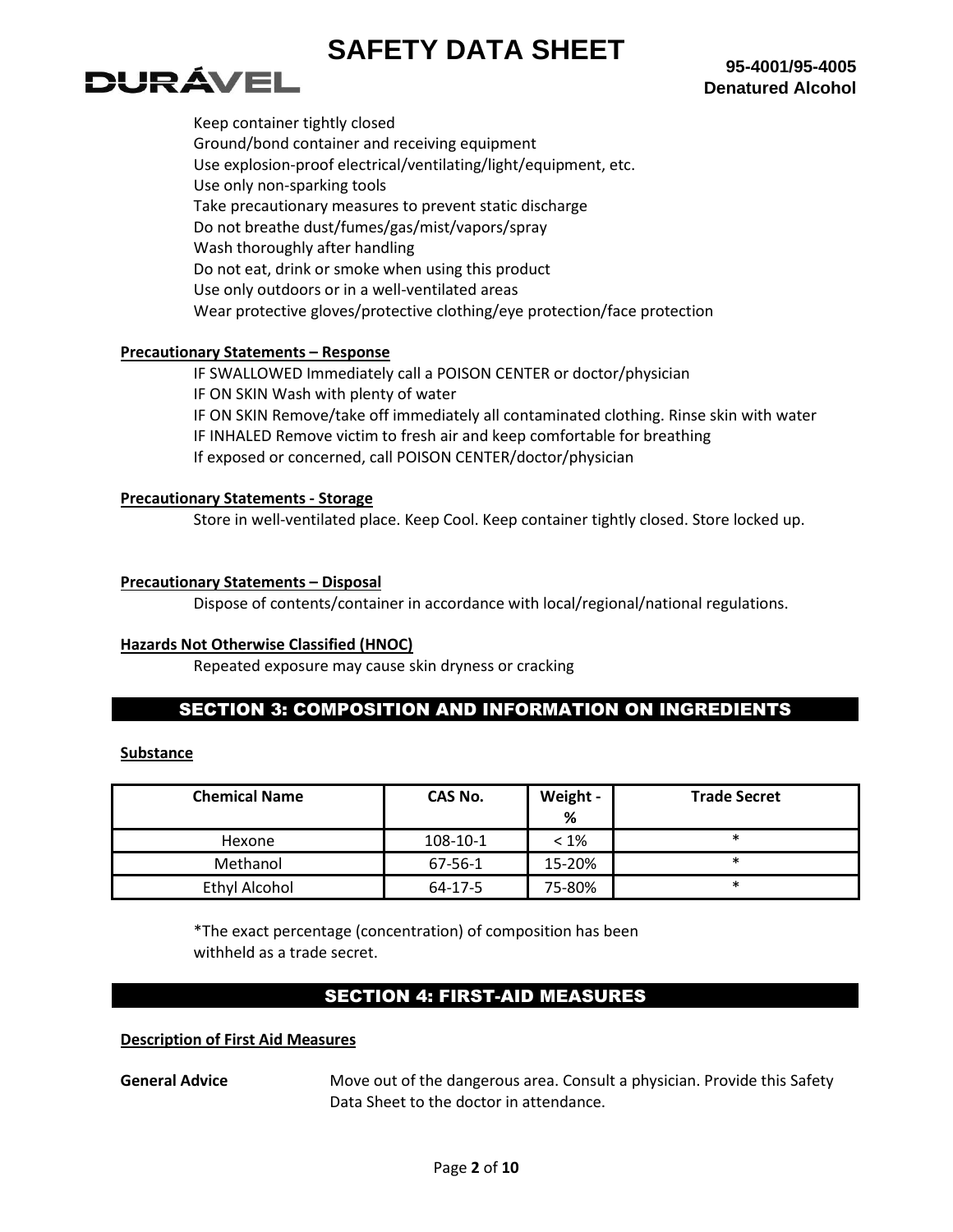

| <b>Eye Contact</b>                                          | IF IN EYES: Flush with water for 15 minutes. Seek immediate medical<br>attention.                                                                                                                   |  |
|-------------------------------------------------------------|-----------------------------------------------------------------------------------------------------------------------------------------------------------------------------------------------------|--|
| <b>Skin Contact</b>                                         | IF ON SKIN (or hair): Wash exposed areas with water and mild soap.<br>Remove contaminated clothing immediately and launder before use. If<br>irritations persist, seek immediate medical attention. |  |
| <b>Inhalation</b>                                           | IF INHALED: Remove victim to fresh air. Administer oxygen or artificial<br>respiration if breathing is affected or stopped. Seek immediate medical<br>attention.                                    |  |
| Ingestion                                                   | IF SWALLOWED: If vomiting occurs, keep head below hips to prevent<br>aspiration into lungs. Induce vomiting.                                                                                        |  |
| Most important symptoms and effects, both acute and delayed |                                                                                                                                                                                                     |  |
| <b>Symptoms</b>                                             | Eye, Skin, and Respiratory Irritation.                                                                                                                                                              |  |
|                                                             | Indication of any immediate medical attention and special treatment needed                                                                                                                          |  |
| <b>Note to Physicians</b>                                   | Treat symptomatically. For additional information, see Safety Data Sheet.                                                                                                                           |  |

# SECTION 5: FIRE-FIGHTING MEASURES

# **Suitable Extinguishing Media**

Water fog, foam, CO2, dry chemical.

**Unsuitable extinguishing media** CAUTION: Use of water spray when fighting fire may be inefficient.

# **Special Fire Fighting Procedures**

Use self-contained breathing apparatus and full bunker gear in fire areas. Evacuate all unprotected personnel from area. Keep containers cool with water fog to minimize swelling taking care not to spread flames with water used for cooling.

# **Unusual Fire Fighting Hazards**

Product is flammable and may be ignited by heat, sparks, flames, or other sources of ignition (e.g., static electricity, pilot lights or mechanical/electrical equipment). Vapors are heavier than air and may accumulate in low areas. Vapors may travel considerable distances to a source of ignition where they can ignite, flashback or explode. May create vapor/air explosion hazard indoors, outdoors, or in sewers. If container is not properly cooled, it can explode in the heat of a fire.

# SECTION 6: ACCIDENTAL RELEASE MEASURES

**Personal precautions, protective equipment and emergency procedures**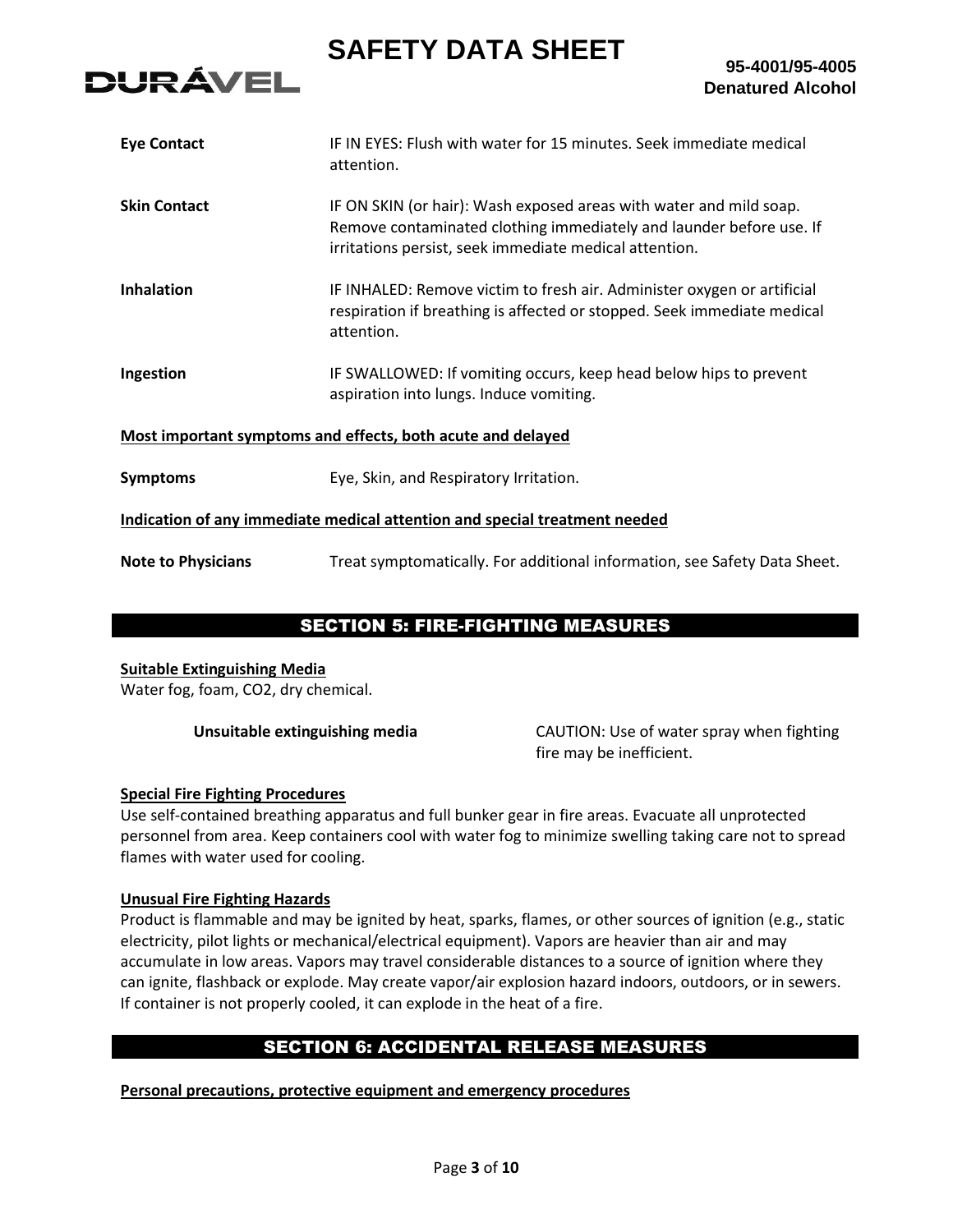

**95-4001/95-4005 Denatured Alcohol**

| Keep all sources of ignition and hot metal surfaces away from spill or<br>release.<br>Evacuate all unprotected personnel from the area.       |  |
|-----------------------------------------------------------------------------------------------------------------------------------------------|--|
|                                                                                                                                               |  |
| Prevent liquid from entering drains, sewers or waterways.<br>Contain spill if it can be done with minimal risk.<br>Notify proper authorities. |  |
| Methods and material for containment and cleaning up                                                                                          |  |
| Use foam on spills to minimize vapors.                                                                                                        |  |
| Using only non-sparking tools and explosion proof equipment, collect spill<br>on absorbent material and put into approved container.          |  |
|                                                                                                                                               |  |

# SECTION 7: HANDLING AND STORAGE

# **Precautions for safe handling**

**Advice for safe handling** Do not handle until all safety precautions have been read and understood. Avoid contact with skin and eyes. Avoid breathing dust/fume/gas/mist/vapors/spray. Keep away from heat, hot surfaces, sparks, open flames and other ignition sources. No smoking. Ground and bond container and receiving equipment. Take measures to prevent the buildup of electrostatic charge. Use non-sparking tools. Wash hands and skin thoroughly after handling. Use only outdoors or in a well-ventilated area. Wear protective gloves/protective clothing/eye protection/face protection.

#### **Conditions for safe storage, including any incompatibilities**

**Storage Conditions** • NFPA Class I Storage. • Vent container carefully before opening. • Bond and ground all equipment when transferring from one vessel to another. The use of explosion-proof equipment is recommended. • "Empty" containers retain residue and/or vapor and may be dangerous. Do not cut, weld, braze solder, drill, grind, or expose such containers to heat, flames, sparks, or other ignition sources. • Keep containers tightly closed when not in use. • Avoid prolonged breathing of mist or vapor. Wash thoroughly after handling.

# SECTION 8: EXPOSURE CONTROLS – PERSONAL PROTECTION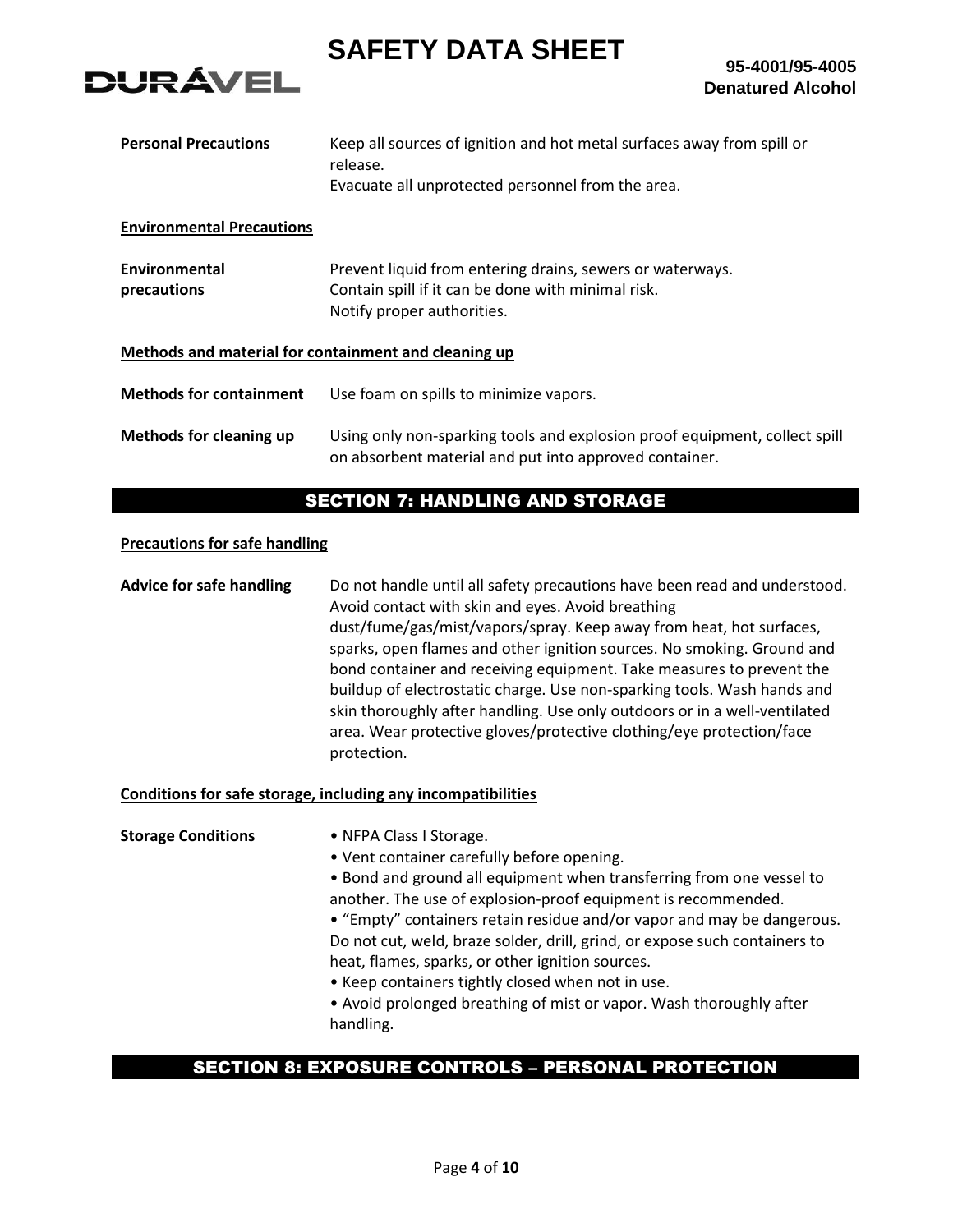

## **Control parameters**

**Exposure guidelines** Acetone - CAS# 67-64-1: UK. EH40 WEL TWA 500 ppm 8 hours, STEL 1500 ppm 15 minutes.

| <b>Component Name</b> | CAS#     | <b>OSHA PEL</b> | <b>ACGIH TLV</b> |
|-----------------------|----------|-----------------|------------------|
| Ethyl Alcohol         | 64-17-5  | $1000$ ppm      | $1000$ ppm       |
| Hexone                | 108-10-1 | 50 ppm          | 20 ppm           |
| Methanol              | 67-56-1  | 200 ppm (Skin)  | 200 ppm (Skin)   |

#### **Appropriate engineering controls**

**Engineering controls** Adequate local or mechanical to reduce vapor or mist to below the PEL or TLV.

**Monitoring** Follow accepted work practices for handling a flammable material. Do not eat, drink, or smoke in areas where this chemical is used or stored. Have eye wash stations and safety showers readily available.

# **Individual protection measures, such as personal protective equipment**

| Eye and face protection                         | Goggles or approved OSHA device with side shields; do not wear<br>contact lenses when handling this product.                                    |
|-------------------------------------------------|-------------------------------------------------------------------------------------------------------------------------------------------------|
| Skin and body protection                        | Impervious solvent resistant gloves.<br>Impervious apron and work boots recommended where<br>splashing may occur.                               |
| <b>Respiratory protection</b>                   | Use the proper respirator in areas where the chemical exposure<br>is unknown or above the OSHA PEL or ACGIH TLV.                                |
| <b>General Hygiene</b><br><b>Considerations</b> | Handle in accordance with good industrial hygiene and safety<br>practice. Wash hands before and after breaks and at the end of<br>the work day. |

# SECTION 9: PHYSICAL AND CHEMICAL PROPERTIES

## **Information on basic physical and chemical properties**

| <b>Physical State</b><br>Appearance<br>Color | Liquid<br>Clear, colorless,<br>liquid<br>Clear | Odor<br><b>Odor Threshold</b> | Alcohol odor<br>No data available |
|----------------------------------------------|------------------------------------------------|-------------------------------|-----------------------------------|
| <b>Property</b><br>pH                        | <b>Values</b><br>Not Available                 | <b>Remarks/Method</b>         |                                   |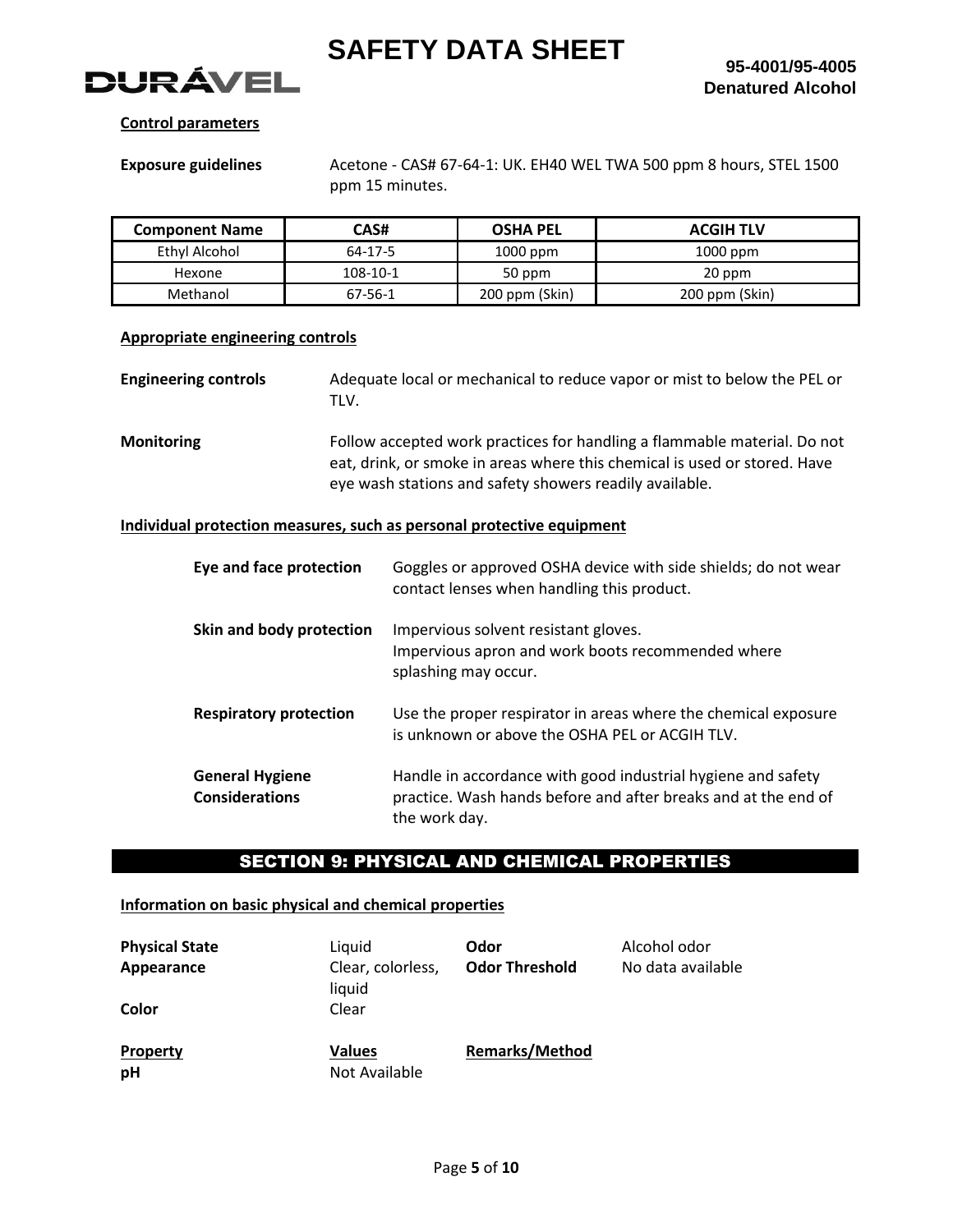

| <b>Melting point/freezing</b><br>point | Not Applicable       |                 |
|----------------------------------------|----------------------|-----------------|
| <b>Boiling point/Boiling range</b>     | 148 - 241° F         |                 |
| <b>Flash point</b>                     | $55 - 59°$ F         | CC (closed cup) |
| <b>Evaporation rate</b>                | 2.32 (Butyl          |                 |
|                                        | $Acetate = 1$        |                 |
| <b>Flammability (solid, gas)</b>       | Not Relevant         |                 |
| <b>Flammability Limit in Air</b>       |                      |                 |
| <b>Upper flammability limit:</b>       | 21.8%                |                 |
| Lower flammability limit:              | 3.65%                |                 |
| Vapor pressure                         | 51.7 mmHg @          |                 |
|                                        | $20^\circ$ C         |                 |
| <b>Vapor density</b>                   | 1.53 (Air = 1)       |                 |
| <b>Specific Gravity</b>                | .79 (6.63 #/Gal)     |                 |
| <b>Water solubility</b>                | <b>Not Available</b> |                 |
| Solubility in other solvents           | Not Available        |                 |
| <b>Partition coefficient</b>           | Not Available        |                 |
| <b>Autoignition temperature</b>        | <b>Not Available</b> |                 |
| Decomposition                          | Not Available        |                 |
| temperature                            |                      |                 |
| <b>Kinematic viscosity</b>             | Not Available        |                 |
| <b>Dynamic viscosity</b>               | Not Available        |                 |
| <b>Explosive properties</b>            | <b>Not Available</b> |                 |
| <b>Oxidizing properties</b>            | Not Available        |                 |
|                                        |                      |                 |
| <b>Other Information</b>               |                      |                 |
| <b>Softening point</b>                 | <b>Not Relevant</b>  |                 |
| <b>Molecular weight</b>                | Not Available        |                 |
| <b>VOC Content (%)</b>                 | 100% (6.75           |                 |
|                                        | #/Gal)               |                 |
| <b>Density</b>                         | Not Available        |                 |
| <b>Bulk Density</b>                    | Not Available        |                 |

# **95-4001/95-4005 Denatured Alcohol**

# SECTION 10: STABILITY AND REACTIVITY

**Polymerization Conditions to Avoid** None

**Chemical stability** Stable

**Possibility of Hazardous Reactions** Hazardous polymerization does not occur

# **Conditions to avoid**

Extreme heat and ignition source

# **Incompatible materials**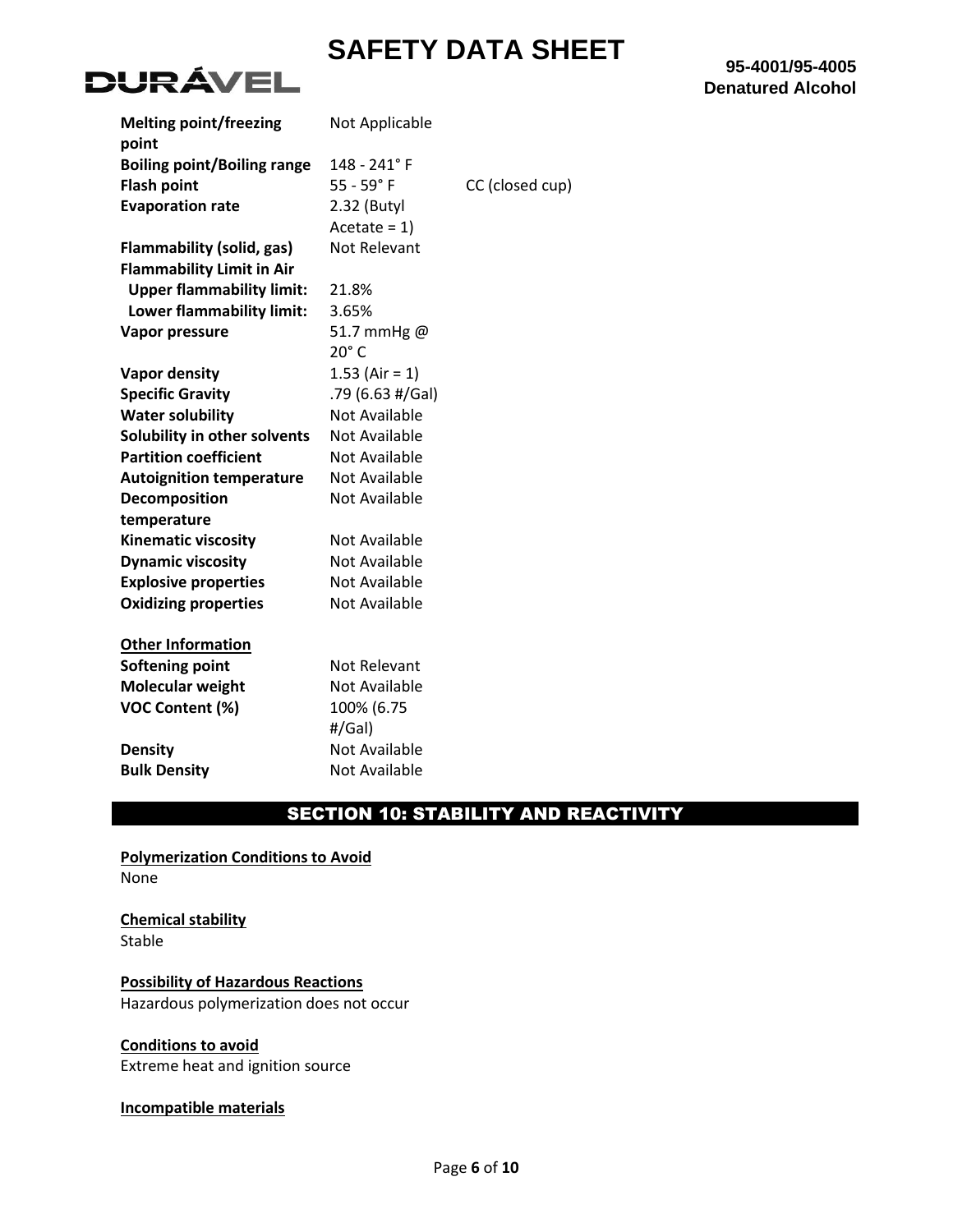

Strong Oxidizers

#### **Hazardous Decomposition Products**

CO, CO2, and various hydrocarbons under combustion conditions

# SECTION 11: TOXICOLOGICAL INFORMATION

#### **Information on likely routes of exposure**

#### **Product Information**

| <b>Inhalation</b>                            | May cause irritation to the upper respiratory tract and CNS<br>depression. Low to moderate degree of toxicity by inhalation.                                                                                                                                                          |
|----------------------------------------------|---------------------------------------------------------------------------------------------------------------------------------------------------------------------------------------------------------------------------------------------------------------------------------------|
| Eye contact                                  | Causes eye irritation including stinging, watering and redness<br>which may result in corneal injury.                                                                                                                                                                                 |
| <b>Skin contact</b>                          | Contact may cause mild skin irritation including redness, burning,<br>and drying/cracking of the skin.                                                                                                                                                                                |
| Ingestion                                    | Aspiration hazard. Can enter the lungs during swallowing or<br>vomiting and cause chemical pneumonia and ederma.<br>Moderate to high degree of toxicity by ingestion. May be harmful<br>or fatal if swallowed.<br>May produce CNS depression and kidney damage which may be<br>fatal. |
| <b>Acute Toxicity Value</b>                  | See Health Hazards below                                                                                                                                                                                                                                                              |
| <b>Chronic (Long Term)</b><br><b>Effects</b> | See Health Hazards below                                                                                                                                                                                                                                                              |

| <b>Chemical Name</b> | Oral LD50                                         | <b>Dermal LD50</b>        | <b>Inhalation LC50</b>                            |
|----------------------|---------------------------------------------------|---------------------------|---------------------------------------------------|
| Ethyl Alcohol        | $Rat - 7,060$ mg/kg                               | --                        | $Rat - 10h - 20000$ ppm                           |
| Hexone               | $Rat - 2,080$ mg/kg                               | Rabbit - >16,000<br>mg/kg | $Rat - 4h - 8.2 - 16.4$ mg/m3                     |
| Methanol             | Human $-143$ mg/kg<br>$Rat - 1,187 - 2,769$ mg/kg | $- -$                     | $Rat - 4h - 128.2$ mg/l<br>$Rat - 6h - 87.6$ mg/l |

## **Information on toxicological effects**

**Symptoms** May cause drowsiness or dizziness if inhaled. May cause respiratory irritation. Causes serious eye irritation. Causes skin irritation.

# **Delayed and immediate effects as well as chronic effects from short and long-term exposure**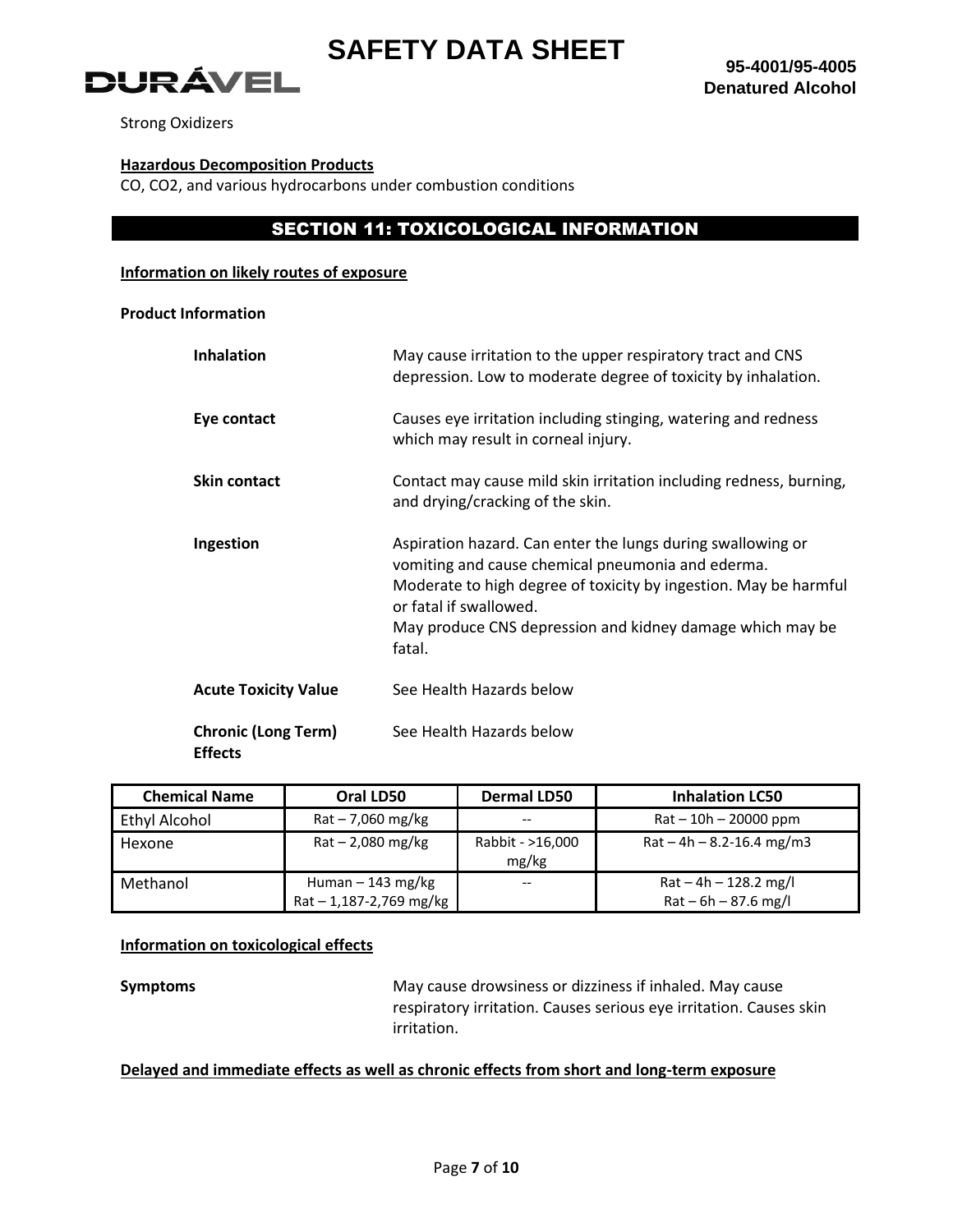

**Reproductive Effects** Not Available **Teratogenicity Not Available Mutagenicity Not Available Embryotoxicity** Not Available **Sensitization to Product** Not Available **Synergistic Products** Not Available

**Carcinogenicity Carcinogenicity Not Listed as Carcinogen** 

# SECTION 12: ECOLOGICAL INFORMATION

| <b>Ecotoxicity</b>     | Information not available |
|------------------------|---------------------------|
| <b>Mobility</b>        | Information not available |
| Degradability          | Information not available |
| <b>BioAccumulation</b> | Information not available |

# SECTION 13: DISPOSAL CONSIDERATIONS

#### **Waste treatment methods**

**Disposal of wastes** Under RCRA 40 CFR 261 this material is a hazardous waste. Dispose of in accordance with all federal, state, and local regulations. If uncertain of local requirements, contact the proper environmental authorities for information on waste disposal in your area. Contact a licensed professional waste disposal service to dispose of this material.

**Contaminated packaging** Dispose of in accordance with federal, state and local regulations

# SECTION 14: TRANSPORTATION INFORMATION

| <u>DOT</u>  | UN1987, Alcohols, N.O.S. (Contains Ethyl Alcohol, D-4), 3, II |
|-------------|---------------------------------------------------------------|
| IATA        | UN1987, Alcohols, N.O.S. (Contains Ethyl Alcohol, D-4), 3, II |
| <b>IMDG</b> | UN1987, Alcohols, N.O.S. (Contains Ethyl Alcohol, D-4), 3, II |

# SECTION 15: REGULATORY INFORMATION

#### **International Inventories**

**TSCA** Complies **DSL/NDSL** Complies **EINECS/ELINCS** Complies **ENCS** Complies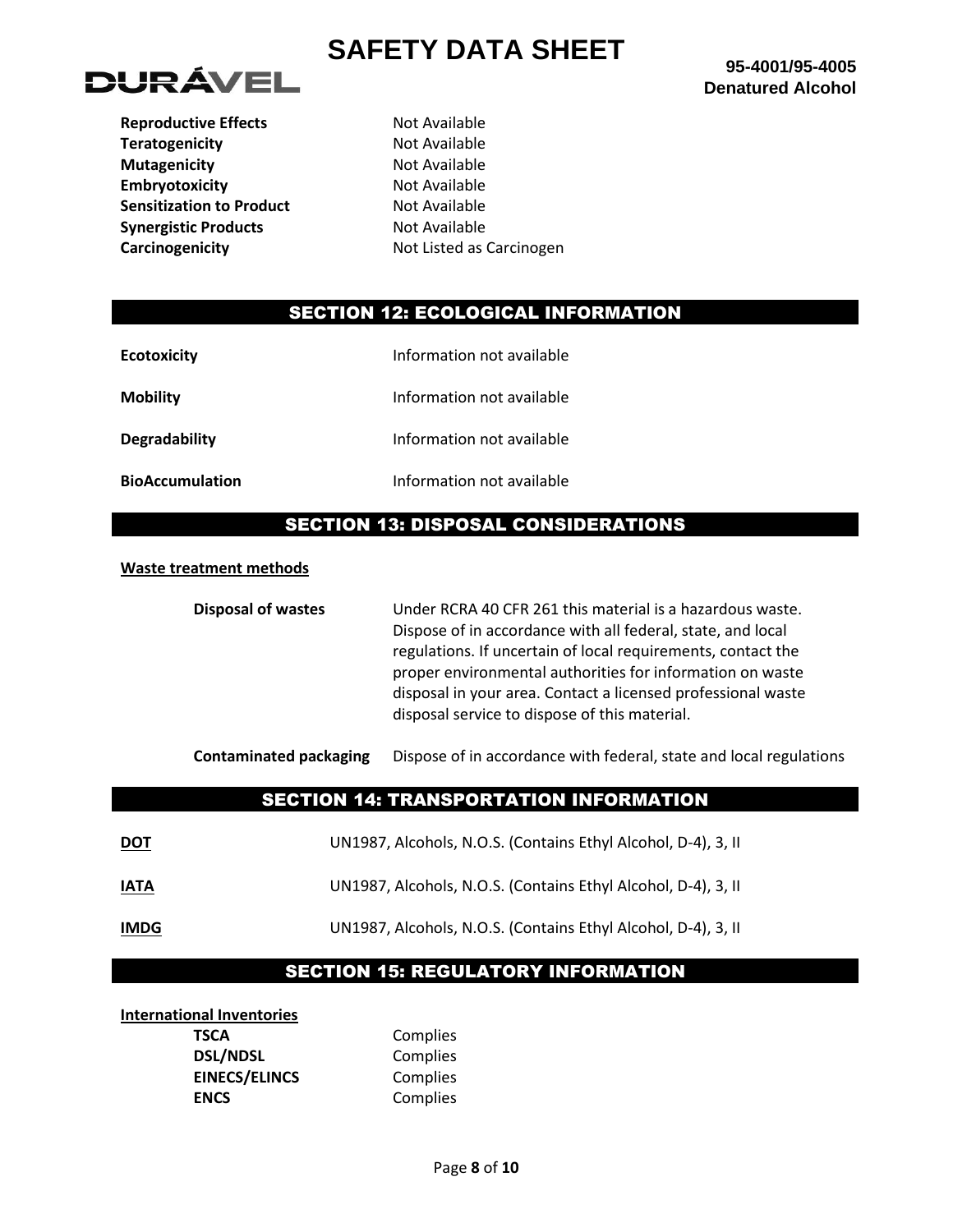

| <b>IECSC</b> | Complies |
|--------------|----------|
| <b>KECL</b>  | Complies |
| <b>PICCS</b> | Complies |
| <b>AICS</b>  | Complies |
|              |          |

## **Legend:**

**TSCA** - United States Toxic Substances Control Act Section 8(b) Inventory **DSL/NDSL** - Canadian Domestic Substances List/Non-Domestic Substances List **EINECS/ELINCS** - European Inventory of Existing Chemical Substances/European List of Notified Chemical Substances **ENCS** - Japan Existing and New Chemical Substances **IECSC** - China Inventory of Existing Chemical Substances **KECL** - Korean Existing and Evaluated Chemical Substances **PICCS** - Philippines Inventory of Chemicals and Chemical Substances **AICS** - Australian Inventory of Chemical Substances

# **US Federal Regulations**

# **SARA 313**

Section 313 of Title III of the Superfund Amendments and Reauthorization Act of 1986 (SARA). This product does not contain any chemicals which are subject to the reporting requirements of the Act and Title 40 of the Code of Federal Regulations, Part 372

# **SARA 311/312 Hazard Categories**

| Acute health hazard               | Yes |
|-----------------------------------|-----|
| <b>Chronic health hazard</b>      | Yes |
| <b>Fire hazard</b>                | Yes |
| Sudden release of pressure hazard | Yes |
| <b>Reactive hazard</b>            | N٥  |

#### **CWA (Clean Water Act)**

This product contains the following substances which are regulated pollutants pursuant to the Clean Water Act (40 CFR 122.21 and 40 CFR 122.42)

#### **CERCLA**

This material, as supplied, contains one or more substances regulated as a hazardous substance under the Comprehensive Environmental Response Compensation and Liability Act (CERCLA) (40 CFR 302)

## **US State Regulations**

#### **California Proposition 65**

This product contains chemicals known to the state of California to cause birth defects or other reproductive harm

#### **US State Right-to-Know Regulations**

#### **US EPA Label Information**